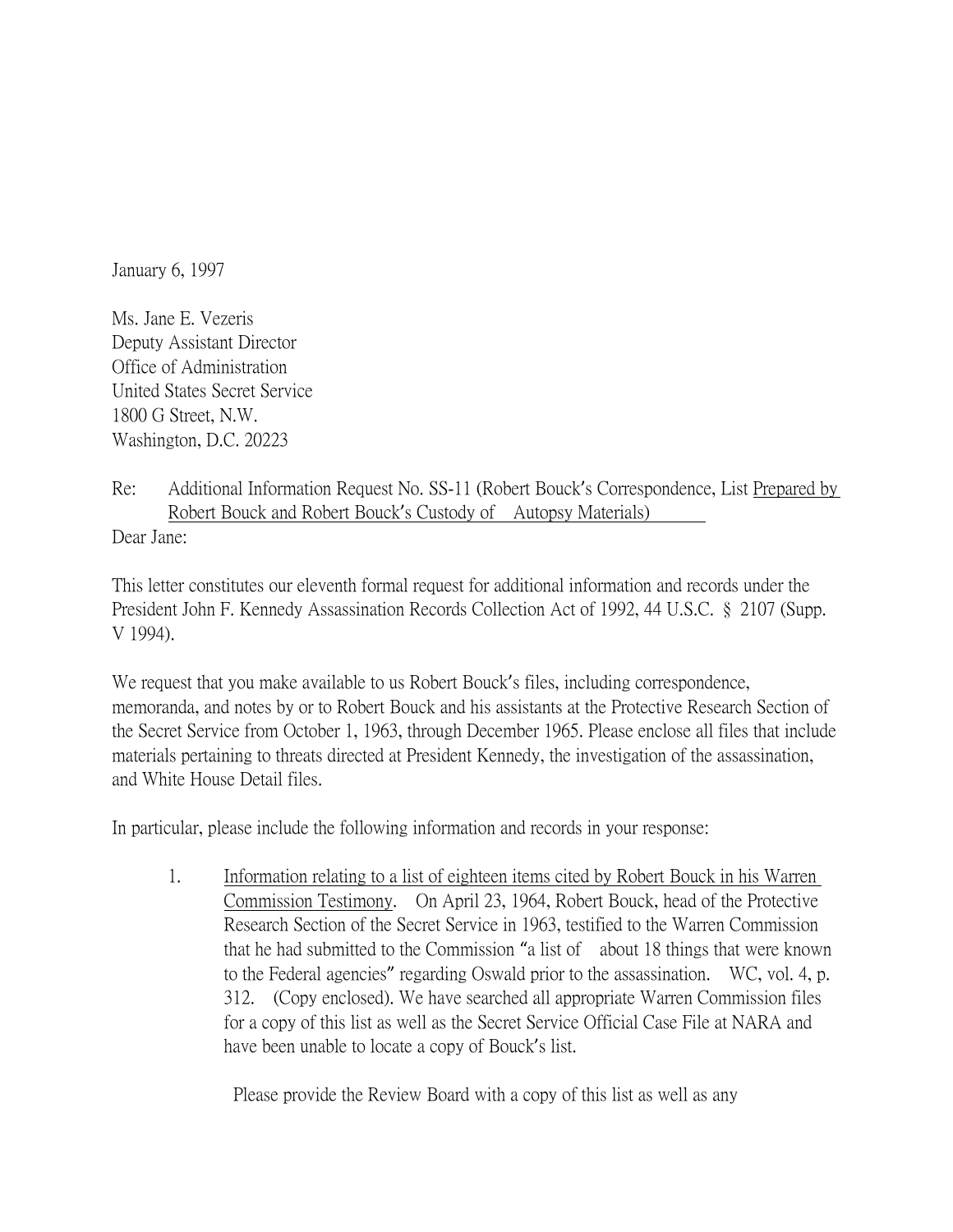Ms. Jane E. Vezeris January 3, 1997 Page 2

> documentation in the custody or control of the Secret Service regarding this list. In conducting your search, you should review all appropriate Secret Service files including, without limitation, materials in MNO-85-0012: Box 5-B, 132.10; Box 7B, 024.0; Box 16-B, 141.0, 147.0, and 147.1. MNO-85-0008: Box 17, 207.1; Box 86, 701.0 and 701.1; Box 90, 760.61; Box 108, 800.19; Box 242, 610.0.

2. Information relating to Robert Bouck's custody of autopsy materials. It is our understanding that Robert Bouck, while head of the PRS, maintained in his office safe materials related to the autopsy of President Kennedy. In 1965, the autopsy materials were transferred from the possession of Mr. Bouck to Mrs. Evelyn Lincoln at the National Archives, and an inventory was prepared in conjunction with that transfer. (See enclosed inventory entitled "Transferred to Mrs. Lincoln, National Archives, April 26, 1965.") At the time that the materials were first opened at the Archives, some items included on the inventory were missing from the box.

Please provide the Review Board with all information in your custody or control related to Mr. Bouck's possession of any materials associated with the autopsy of President Kennedy, including, without limitation, all items identified on the enclosed inventory, particularly the two memoranda identified at the bottom of the inventory (memo from Secret Service Agent James K. Fox to Mr. Bouck, and memo from Lt. Madonia to J.K. Fox.)

We request that you make these records available for our inspection by February 12, 1997.

By making this request, we are not designating these materials "assassination records." To the extent that this request presents logistical or other difficulties that we may not have anticipated, or to the extent that these records may be located in the National Archives at a place other than the JFK Collection, we will be happy to discuss with you ways in which the request might be amended.

In responding to this letter and in all future responses to requests for information we ask that you either include copies of all documents responsive to our requests in your reply or that you make the documents available for review by our staff. We will examine the documents promptly and notify you regarding their status as "assassination records" before you refer "third agency" materials for review.

We appreciate your help in this matter.